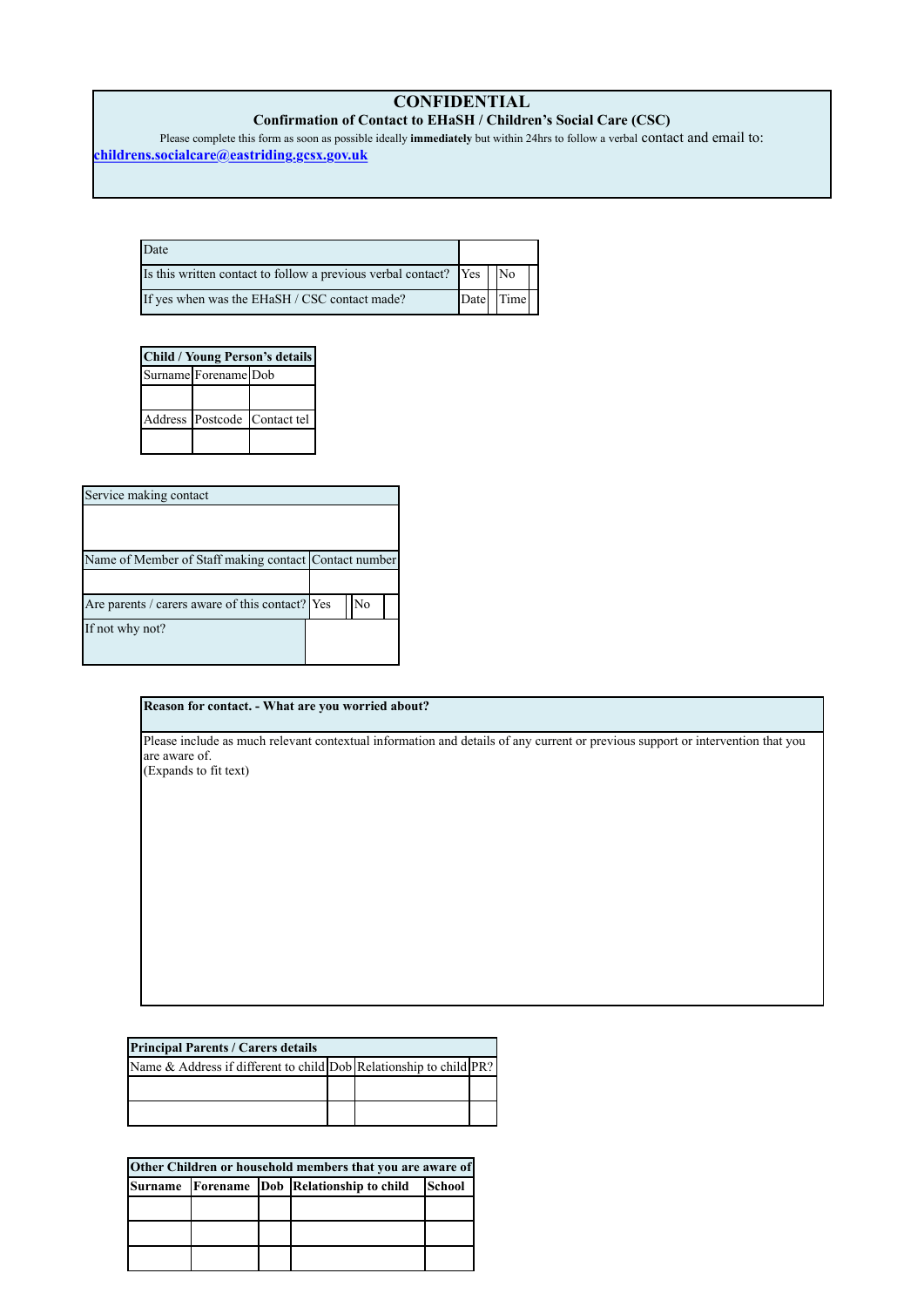| Other significant family members |  |                                    |  |  |
|----------------------------------|--|------------------------------------|--|--|
|                                  |  | Name Address Relationship to child |  |  |
|                                  |  |                                    |  |  |
|                                  |  |                                    |  |  |
|                                  |  |                                    |  |  |

## **Other Agencies known to be involved with child and family**

| GP                            |                                 | Community<br>Mental Health                                                               |  |
|-------------------------------|---------------------------------|------------------------------------------------------------------------------------------|--|
| Nursery                       |                                 | School Nurse                                                                             |  |
| School                        |                                 | Health Visitor                                                                           |  |
| Y.O.T                         |                                 | $\mathbf{E}.\mathbf{W}.\mathbf{O}$                                                       |  |
| Police                        |                                 | Community<br>Paediatrician                                                               |  |
| Dentist                       |                                 | Other<br>e.g. Children's Centre, Youth & Family Support,<br>Women's Centre, Drugs Worker |  |
| Child/young person's religion |                                 |                                                                                          |  |
| (Please state)                |                                 |                                                                                          |  |
|                               | Child/young person's ethnicity: |                                                                                          |  |
| Black/British                 | White British                   | Mixed-White/Blac<br>Caribbean                                                            |  |
| Asian/British-<br>Other Asian | Black/British-<br>African       | White Irish                                                                              |  |
| Mixed-White/                  | Black/British-                  | Asian/British                                                                            |  |